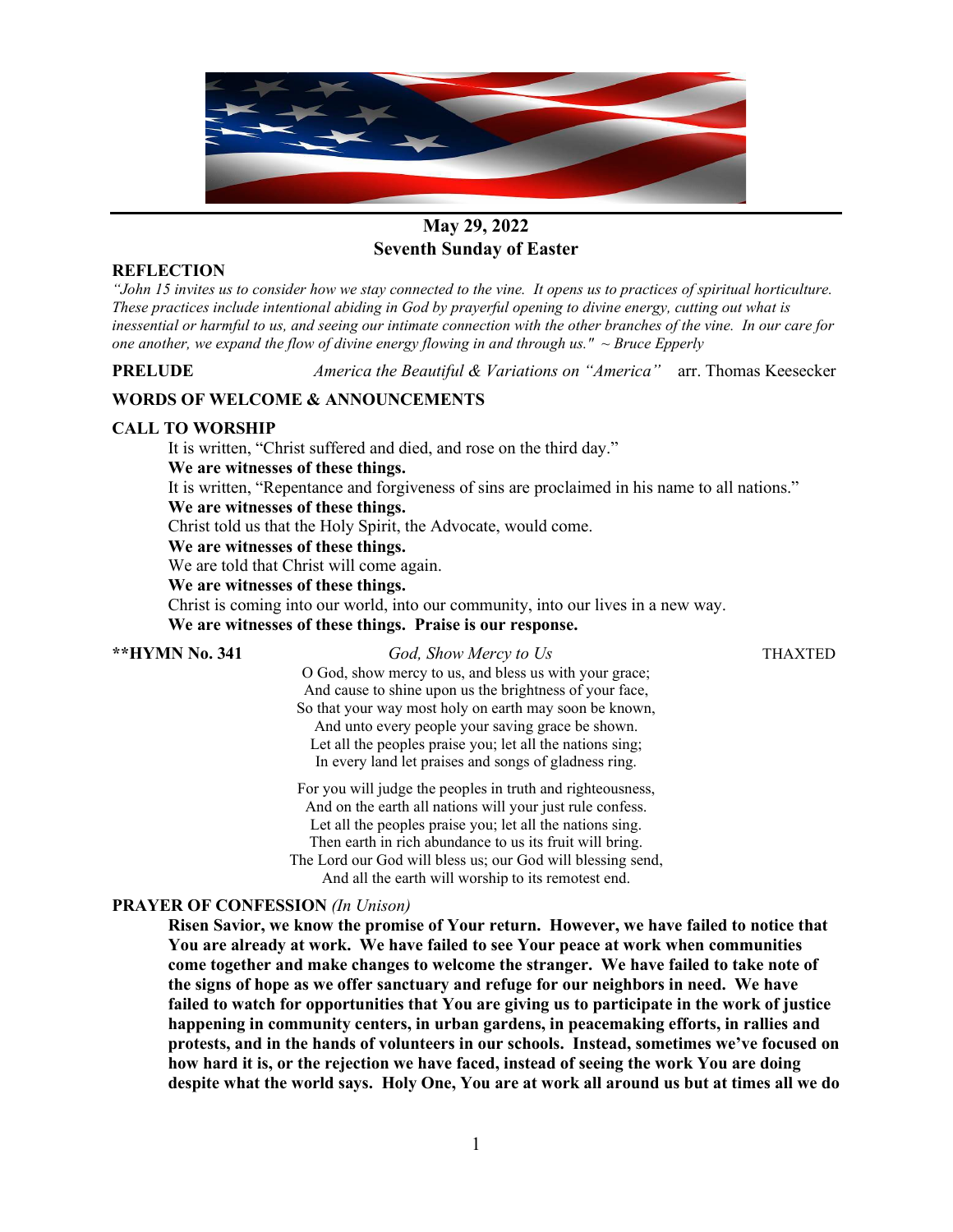**is despair. Help us to shed our doubts and fears and cling to the living hope found in You, our resurrected Savior. It is in Your name we pray. Amen.**

#### **ASSURANCE OF FORGIVENESS**

Christ is at work in our world, in our communities, and in you. Search your heart, and find the goodness, the love, the life that is there. You are forgiven. You are loved.

**Go and share the good news and roll up your sleeves; for if you have breath, God still has something for you to do. Amen.**

**\*\*HYMN No. 331, St. 2 & 4** *God of the Ages, Whose Almighty Hand* NATIONAL HYMNThy love divine hath led us in the past. In this free land by thee our lot is cast. Be thou our ruler, guardian, guide, and stay: Thy word our law, thy paths our chosen way.,jkl Refresh thy people on their toilsome way. Lead us from night to never-ending day. Fill all our lives with love and grace divine, And glory, laud, and praise be ever thine. **CHILDREN'S MESSAGE** *Children in kindergarten – 7th grade may exit the sanctuary for Sunday School* **FIRST LESSON** *1 John 3:16-24* **SPECIAL MUSIC** *Find Us Faithful* Jon Mohr **GOSPEL LESSON** *John 15:1-8* **SERMON** *Love in Action and Truth* Rev. William Schram **\*\*HYMN No. 332** *The Right Hand of God* LA MANO DE DIOS The right hand of God is writing in our land, Writing with power and with love; Our conflicts and our fears, our triumphs and our tears, Are recorded by the right hand of God. The right hand of God is pointing in our land, Pointing the way we must go; So clouded is the way, so easily we stray, But we're guided by the right hand of God. The right hand of God is striking in our land, Striking out at envy, hate, and greed. Our selfishness and lust, our pride and deeds unjust, Are destroyed by the right hand of God. The right hand of God is healing in our land, Healing broken bodies, minds, and would; So wondrous is its touch with love that means so much, When we're healed by the right hand of God. **JOYS AND CONCERNS**

#### **PASTORAL PRAYER**

#### **MEMORIAL DAY LITANY**

God of love, peace, and justice, it is your will for the world that we may live together in peace. You have promised through the prophet Isaiah that one day the swords will be beaten into plowshares. Yet we live in a broken world, and there are times that war seems inevitable. Let us recognize with humility and sadness the tragic loss of life that comes in war. Even so, as we

2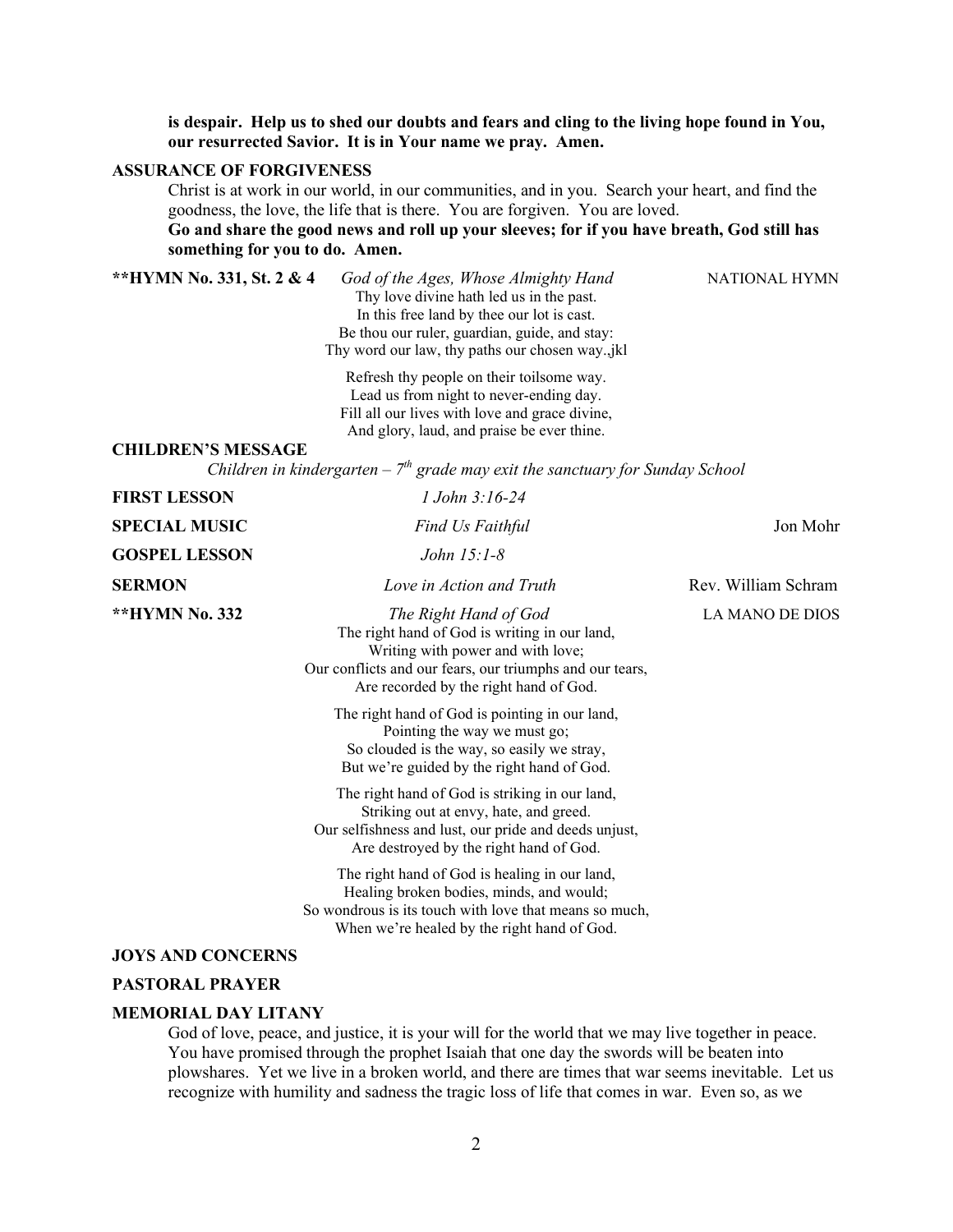gather here free from persecution, we may give thanks for those that have served with courage and honor.

#### **We remember and honor those whose lives were given in service to us:**

The 184,000 who served in the Revolutionary War and the 4,435 who died in that service. **The 3,500,000 who served in the Civil War and the 530,000 who died in that service** The 306,760 who served in the Spanish-American War and the 2,446 who died in that service. **The 4,743,826 who served in World War One and the 116,708 who died in that service.** The 16,353,659 who served in World War Two and the 407,316 who died in that service. **The 5,764,143 who served in the Korean War and the 33,651 who died in that service.** The 8,744,000 who served in the Vietnam War and the 58,168 who died in that service. **The 467,539 who served in the Persian Gulf War and the 268 who died in that service.** The 1,680,000 who served and are serving in the Global War on Terror and the 7008 who have died in that service.

**God, we praise you for those that have made the ultimate sacrifice. We ask that you comfort those that still feel the pain of their loss. Keep us mindful that you have promised to comfort those that mourn. God, we praise you for granting us these freedoms. Let us honor those who have served by working for peace. Let us never forget those that have served and let us never let go of your promise of peace. Amen.**

#### **THE LORD'S PRAYER**

**Our Father who art in heaven, hallowed be thy name. Thy kingdom come, thy will be done, on earth as it is in heaven. Give us this day our daily bread; and forgive us our debts, as we forgive our debtors; and lead us not into temptation but deliver us from evil. For thine is the kingdom and the power and the glory, forever. Amen.**

| **HYMN No. 354       | Mine Eyes Have Seen the Glory                                         | <b>BATTLE HYMN</b> |
|----------------------|-----------------------------------------------------------------------|--------------------|
|                      | Mine eyes have seen the glory of the coming of the Lord;              |                    |
|                      | He is trampling out the vintage where the grapes of wrath are stored; |                    |
|                      | He has loosed the fateful lightning of his terrible swift sword.      |                    |
|                      | God's truth is marching on.                                           |                    |
|                      | Glory, glory hallelujah! Glory, glory hallelujah!                     |                    |
|                      | Glory, glory hallelujah! God's truth is marching on.                  |                    |
|                      | God has sounded forth the trumpet that shall never call retreat       |                    |
|                      | And is sifting out all human hearts before the judgment seat;         |                    |
|                      | O be swift, my soul, to answer; O be jubilant my feet!                |                    |
|                      | While God is marching on.                                             |                    |
|                      | Glory, glory hallelujah! Glory, glory hallelujah!                     |                    |
|                      | Glory, glory hallelujah! God's truth is marching on.                  |                    |
|                      | In the beauty of the lilies Christ was born across the sea,           |                    |
|                      | With a glory in his bosom that transfigures you and me;               |                    |
|                      | As he died to make us holy, let us live to make all free,             |                    |
|                      | While God is marching on.                                             |                    |
|                      | Glory, glory hallelujah! Glory, glory hallelujah!                     |                    |
|                      | Glory, glory hallelujah! God's truth is marching on.                  |                    |
| <b>**BENEDICTION</b> |                                                                       |                    |
| <b>POSTLUDE</b>      | <b>Festival March</b>                                                 | Michael Burkhardt  |

**\*\*Those who are able may stand.**